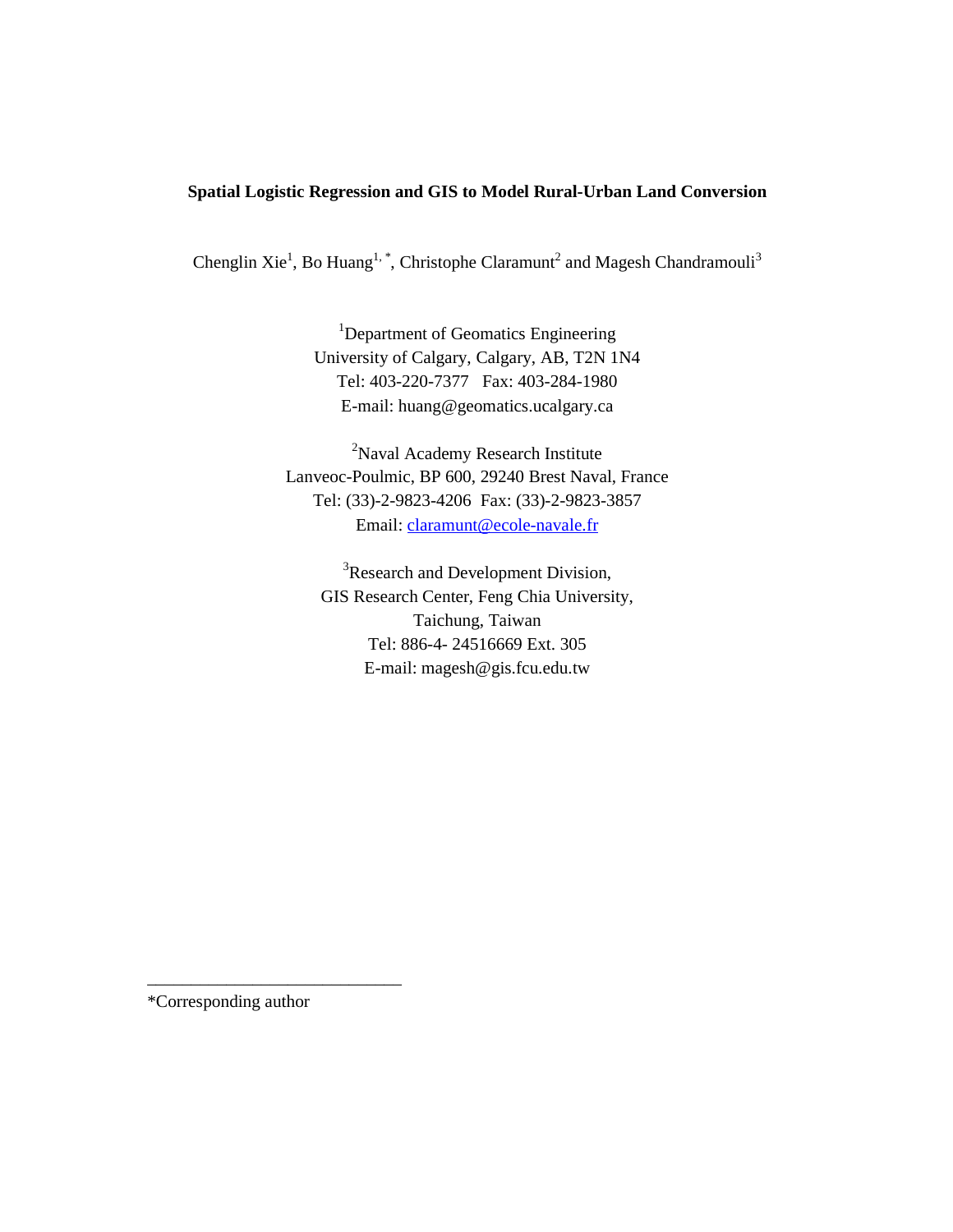Abstract: Urban expansion significantly influences land use patterns and local economy. Hence, urban and economic planners and decision-makers are keen to understand the complexity of urban growth and forecast future land use patterns. Modeling the rural-urban land conversion pattern is a prerequisite to understand the urban expansion process. This paper addresses the problem of building a land transformation model of urban growth to predict land use evolution in New Castle County, Delaware. GIS coupled with a statistics software namely Minitab, is employed to process land use data and perform spatial logistic regression analysis. Spatial logistic regression is used to obtain the development patterns in the region and to assess the prognostic capacity of the model, while GIS is used to develop the spatial, predictor drivers and perform spatial analysis on the result. The model is built using land use changes between1984-1992 and 1992-1997 and is then validated over the span of 1984-1997.

#### **INTRODUCTION**

.

The rapid strides made by the industrialized nations in the latter half of the past century have resulted in uncontrolled expansion, which if left unchecked, would hinder sustainable development in the long run. Urban populations are persistently increasing at alarming rates and in developing countries, the migration from rural to urban areas keeps escalating. It is high time to dedicate considerable research efforts towards achieving and maintaining a viable balance between rural and urbanized areas to preserve natural resources while catering to the needs of an ever-demanding population.

Unquestionably, population induced land use changes have influenced biogeochemical cycles to a great extent. Rapid urbanization has led to an increased consumption of food and water in several regions and these have in turn resulted in associated sewage and pollution problems. Numerous studies relate urbanization with increasing surface temperatures in and around the cities and also attribute several other local and global climate changes to urbanization. Furthermore, industrialization and associated activities may impact agricultural production since agricultural areas are being converted into residential and industrial zones. Nevertheless, urban areas contribute significantly to a nation's economy and continue to open the doors for growth and development. Hence, it is necessary to strike a balance between the urban activities and the associate land conversion in order to attain sustained growth over a longer period of time. It is hence inevitable for governmental agencies to understand the trends in land use changes for proper planning and management of resources. Geographical Information Systems (GIS) can be employed to model urban growth with a higher level of spatial accuracy. Of late, considerable research efforts have been directed towards implementing extrapolative models into a GIS to study and project possible future development and scenarios.

From a global environmental perspective, urbanization refers to the conversion of a natural land cover to an artificial one consisting of human settlements characterized by residences and offices. Understanding the trends in rural-urban conversion is important to recognize the impacts of urbanization at global and regional levels and lately this has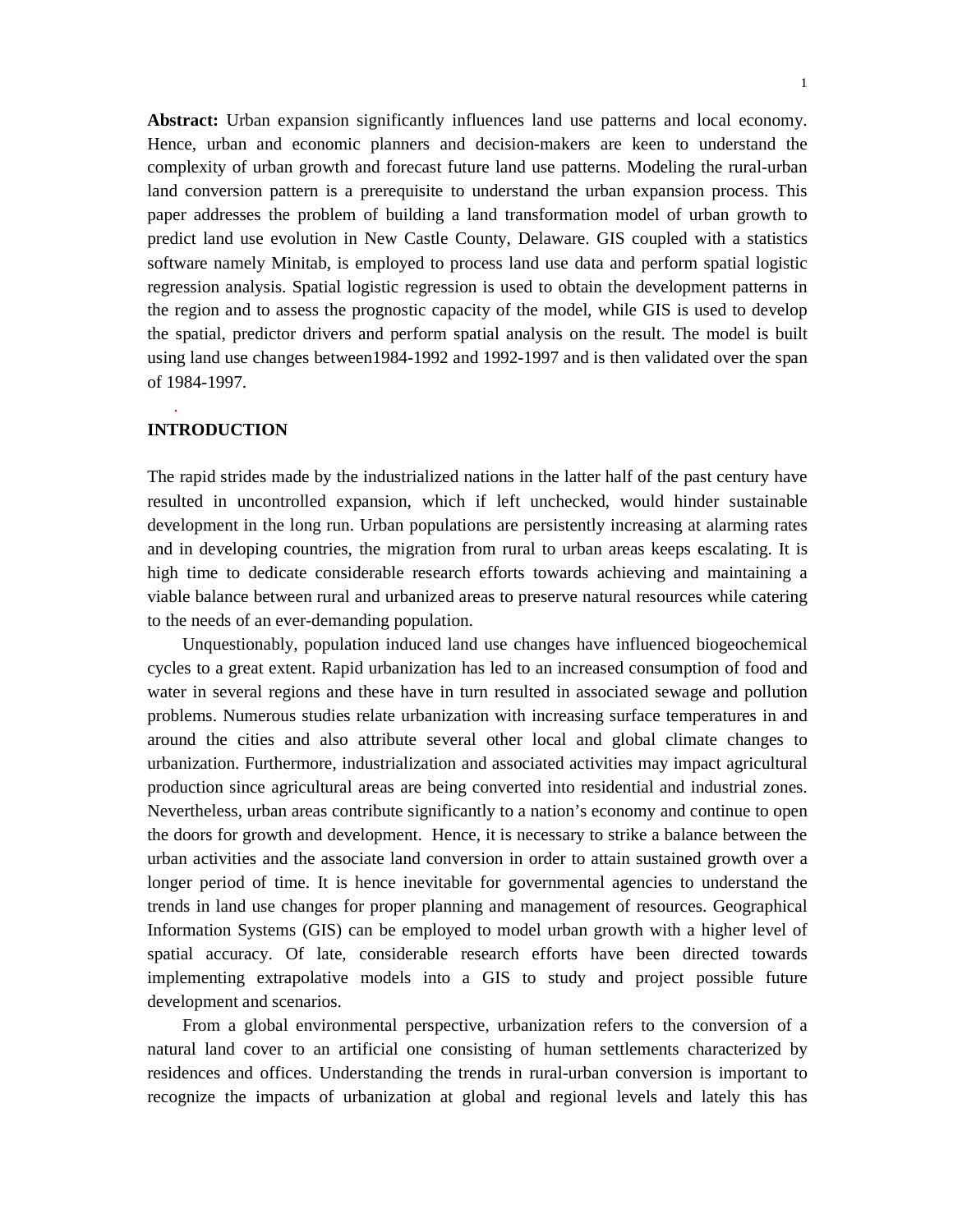emerged into a hot research topic. The rapid physical and socio-economic restructuring of cities in developing countries, especially Chinese cities, have increasingly been attracting the attention of researchers throughout the world (1, 2, 3, 4). Land transformation research in these places tend to explore the various means of land use change and the social, economic, and spatial variables influencing it. Several techniques such as exploratory spatial data analysis, regression analysis, artificial neural networks (ANNs), cellular automata (CA), and genetic algorithm, etc, are employed in such land transformation research. Urbanization is not a uniform process that occurs alike in different regions on the surface of the globe. On the other hand, urbanization is a complex phenomenon characterized by varied attributes and is influenced by diverse factors in different regions. Hence, it is beneficial to examine if the rural-urban land conversion pattern observed in developing countries holds equally well for developed countries.

This study models and interprets urbanization patterns in New Castle County, Delaware, using a GIS coupled with a spatial logistic regression model. The first section elucidates the model characteristics and the underlying assumptions. The second section elaborates the data collection procedure and delineates the processes involved in building an efficient spatial database. Details of regression analysis are provided in the third part and the final section elaborates the validation technique and discusses the results of the study.

## **METHODOLOGY**

Several frameworks have been built in the past five decades to model urban growth. However, for the most part these were broad scaled (countrywide) and highly aggregated owing to computational restrictions. Only few averaged variables were employed as parameters for prediction, hence leading to a loss of variability and model inaccuracy. Nevertheless, recently GIS has led to the development of spatial models that can process data associated with a specific location. A vast number of them have been applied on fastdeveloping countries, e.g. China, and have provided accurate results with a high level of detail.

## **Modeling Land Use Change**

Several disciplines such as geography, demography, economy, real estate, and civil engineering have applied their own criteria and framework to elucidate land use and model land use change. However, these efforts were proved to futile, since no mathematical formulation worked well as every place is influenced by different sociological and political factors. Consequently, a good number of land use studies were limited to reporting, deriving, and analyzing statistics related to spatial facts.

Nevertheless, a handful of successful mathematical models have also been developed. Early in the 19th Century, John Heinrich von Thünen, an able farmer, well-acquainted with economics, developed a model employing market processes to determine land use. This model was based on the supposition that each and every type of activity has a bid function to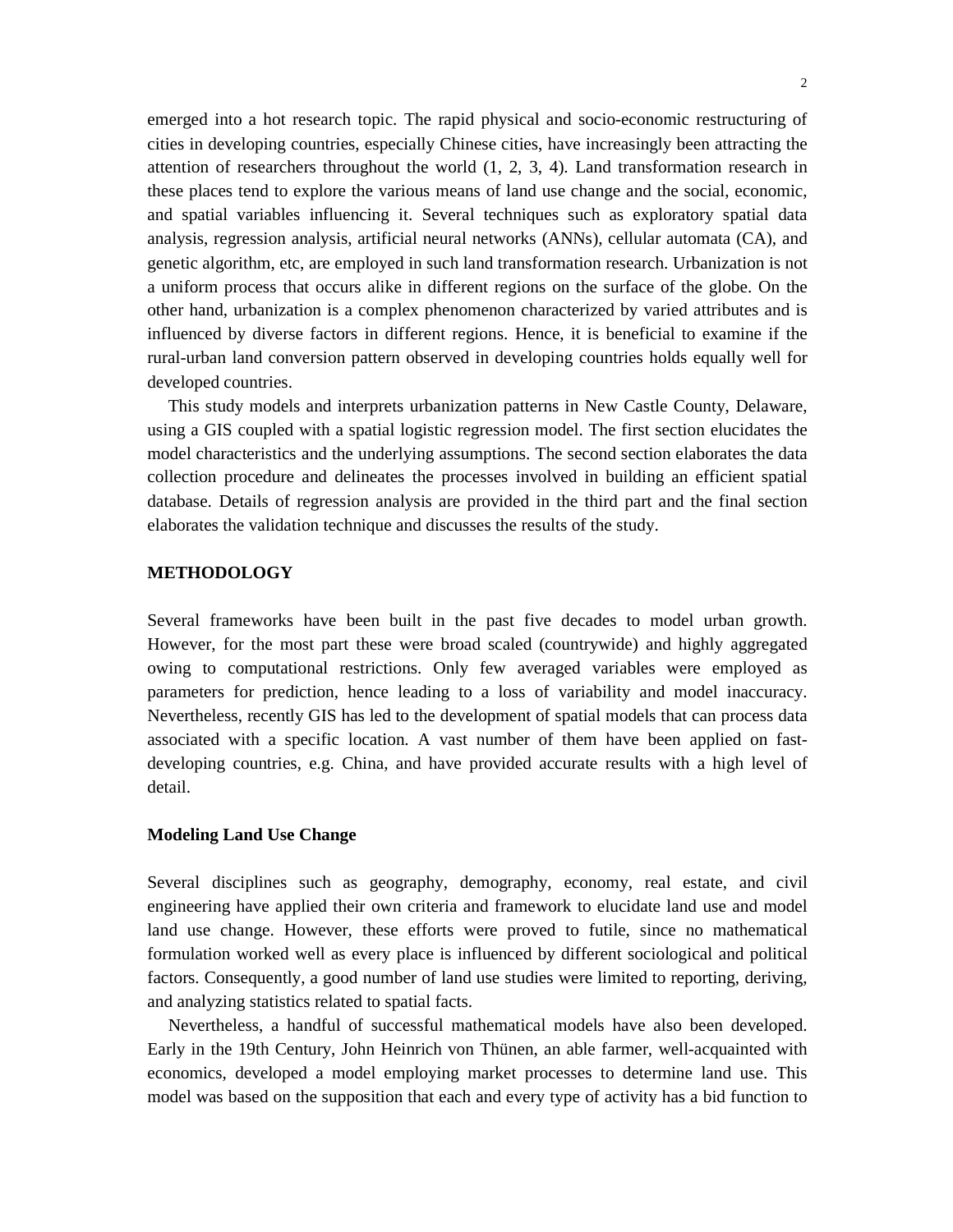rent a given piece of land. If the bid is a linear function of the distance to the city-centre and landowners try to maximize their profit, the tenants will finally be located according to their bidding power. From the time of Thünen's works, the refinement of the model has taken into account the smooth transitions between different land-use types and has also incorporated several parameters other than the distance from center (5).

It might well be noted that urban activities typically have higher bidding functions than rural ones that can be located everywhere. For this reason the envelope of the bid functions gives the urban rate in the form of a distance-function. It is on this observation that the most frequently used urban density model is based. Urban hypotheses employ four functions to describe the decay effects of distance, namely the inverse linear function, negative exponential function, inverse power function, and a gamma-like function combining the exponential and power (*6*). This paper adopts an exponentially decreasing density function, which is widely used in urbanization modeling.

$$
f(x) = \beta \cdot e^{-\lambda x} \tag{1}
$$

where x is the distance from the city centre and  $\lambda$  the density gradient. Even though some found inverse power function, rather than negative exponential function, to work better for western cities (*7*), it was proved to be not as effective as negative exponential function for the case study in this paper. Next, the land use ratio *P* is obtained from the logistic equation:

$$
P = \frac{\beta \cdot e^{-\lambda x}}{1 + \beta \cdot e^{-\lambda x}}
$$
 (2)

The principal goals of modeling land use transformation are to uncover the chief determinants that influence urban land use change and to explore the relationship among the factors of development and urban spatial structure. Two basic types of spatially explicit land use transformation model are known: regression type models and models based on spatial transition. The regression model attempts to obtain the coefficients of the empirical relationships from observations. Its goal is to establish functional relationships between a set of spatial predictor variables and the probability of land use change. Typically, the variable values and actual instances of land use change are observed from historical data. The spatial transition models are an extension of the spatial Markov technique and a form of stochastic cellular automata. This model includes simple rules of the effects of spatial adjacency that govern system dynamics and produce emergent behaviors and patterns, more complex than those generated by simple equilibrium models. This paper dwells on an application of the regression model that is simple from the computational viewpoint.

## **Driving Forces and Constraints**

In general, land use change is influenced by a number of factors. Earlier studies reveal that no single set of factors can explain the changes in different places, since each context is different. More often than not, land use studies put forward different driving forces to explain land use trends at different places.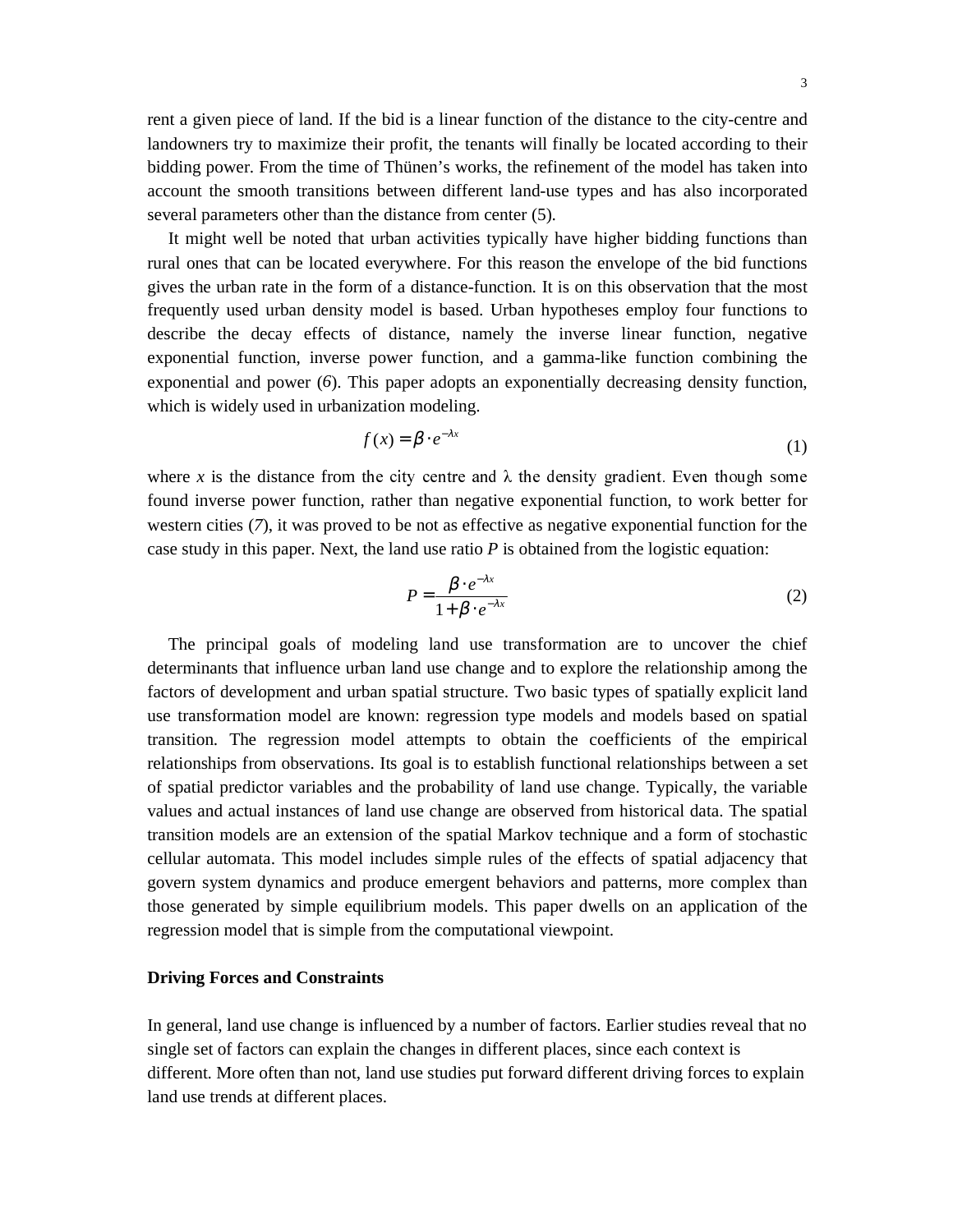In their case study on China, Cheng and Masser (*8*) focused on land use conversion from rural to urban. Their literature review reported factors such as investment structure, industry structure, housing commercialization, land leasing and decentralization of decision-making. However, their model included only the industry structure, the transportation networks and the existing developed areas. They also took into consideration the constraints imposed by water and other places unfit for urban development. Landis and Zhang (*9*) investigated land use change near a railway station in their small-scale example. It included only four classes of information: the transportation network, the urban structure (residential, commercial, public and industrial buildings), locations available for change and locations where no change could occur because of constraints. It also demonstrated that explanatory factors do not need to be numerous, provided they are relevant.

Typically, land use changes from rural to urban seem to be influenced by a few recurrent parameters that cannot be overlooked. It is obvious that a city will grow if its population increases (*10*). Consequently, new residential areas will emerge in close proximity to transportation facilities (roads, railways, bus lines) and commercial centers also develop concurrently. In the meantime, industrial buildings will develop in the vicinity of those existing previously. On the whole, the urban expansion will transform vacant or low rent areas into 'developed' places. Besides, the agglomeration of developed areas and the availability of exploitable sites will significantly influence urban growth patterns. Therefore, this study restricts the predicting factors to population migration, the proximity of residential, commercial and industrial areas, and the proportion of urban cells and rural cells in neighborhood. The land available for change is part of the agricultural land, while forests, wetlands, or barren lands are considered inappropriate for development. The latter assumption accounts for policies favoring the conservation of natural resources.

Several other assumptions were made in addition to the selection of predicting variables. Since New Castle County covers a small area on the east coast of the United States, some factors such as climate and average slope are assumed to be identical over the territory and hence are not used to explain land use differences. Factors other than climate and slope, which are not considered, include vegetation type and some socioeconomic data like the cultural background of the population or the state policy for preserving water resources.

## **Spatial Logistic Regression**

Regression can be considered as a process to extract the coefficients of the empirical relationships from observations. Commonly used regression approaches include linear regression, log-linear regression and logistic regression. The dependent variable of logistic regression could be binary or categorical. The independent variables of logistic regression could be a mixture of continuous and categorical variables. Normality assumption is not needed for logistic regression. Hence, logistic regression is advantageous compared to linear regression and log-linear regression. It is an approach to extract the coefficients of explanatory factors from the observation of land use conversion, since urbanization does not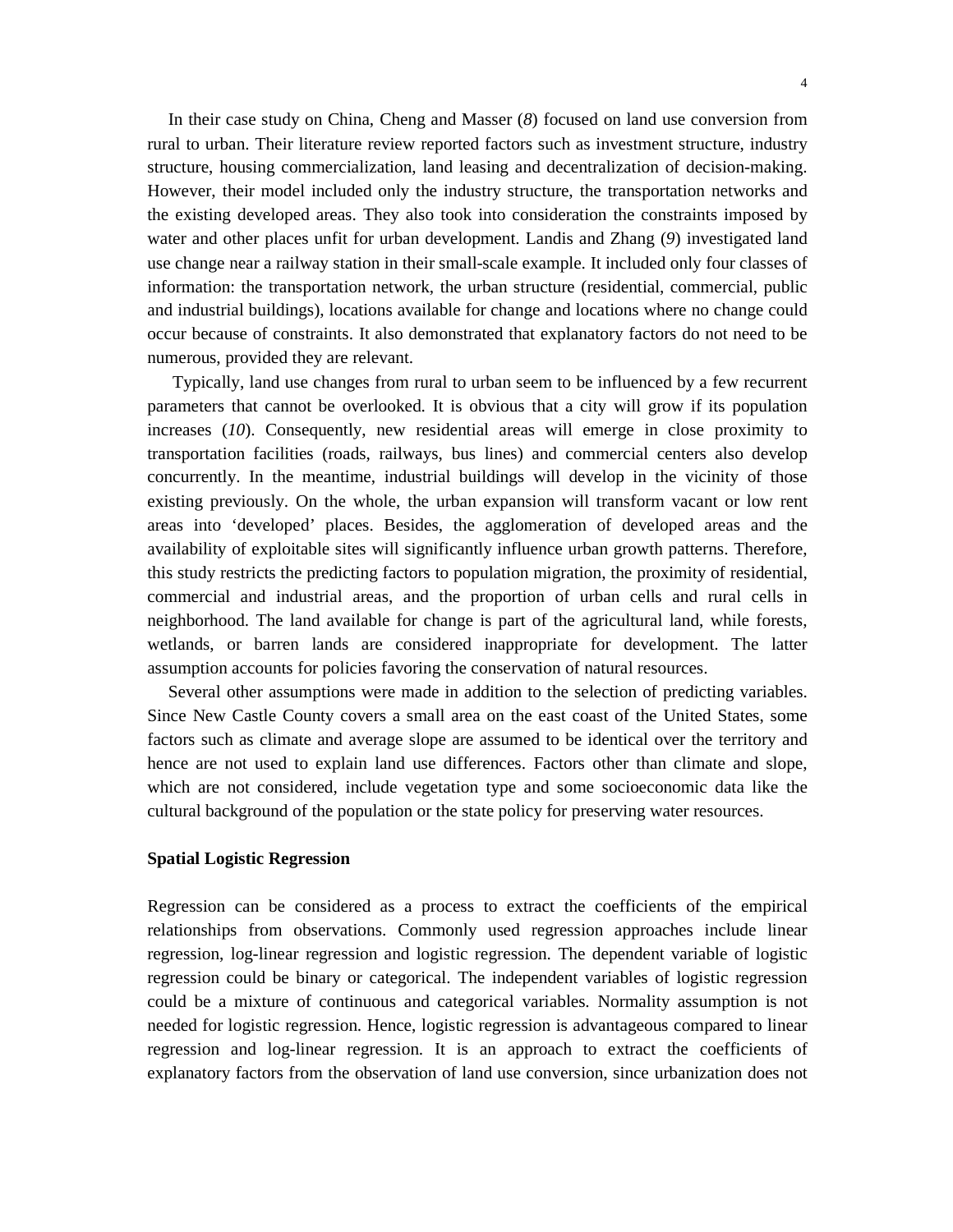usually follow normal assumption and its influential factors are usually a mixture of continuous and categorical variables.

The general form of logistic regression is as follows:

$$
y = a + b_1 x_1 + b_2 x_2 + \dots + b_m x_m
$$
 (3)

$$
y = \log_e(\frac{P}{1 - P}) = \log it(P)
$$
\n(4)

$$
P = \frac{e^y}{1 + e^y} \tag{5}
$$

where  $x_1, x_2,..., x_m$  are explanatory variables, y is a linear combination function of the explanatory variables representing a linear relationship. The parameters  $b_1, b_2, ..., b_m$  are the regression coefficients to be estimated. If z is denoted as a binary response variable (0 or 1), value 1  $(z = 1)$  means the occurrence of new unit such as transition from rural to urban, and value  $0$  ( $z = 0$ ) indicates no change. *P* refers to the probability of occurrence of a new unit, i.e.  $z = 1$ . Function y is represented as  $logit(P)$ , i.e. the log (to base e) of the odds or likelihood ratio that the dependent variable z is 1.

Probability P strictly increases when y value increases. Regression coefficients  $b_1 - b_m$ imply the contribution of each explanatory variable on probability value *P*. A positive sign means that the explanatory variable helps to increase the probability of change and a negative sign implies the opposite effect. The statistical technique is a multivariate estimation method examines the relative strength and significance of the factors.

While employing logistic regression to model rural-urban land conversion, the spatial heterogeneity of spatial data should be considered. Spatial statistics like spatial dependence and spatial sampling also have to be considered in logistic regression to remove spatial autocorrelation. Otherwise, unreliable parameter estimation or inefficient estimates and false conclusions regarding hypothesis test will result. There are two fundamental approaches to consider spatial dependence: building a more complex model incorporating an autogressive structure and designing a spatial sampling scheme to expand the distance interval between sampled sites. Spatial sampling leads to a smaller sample size that loses certain information and conflicts with the large-sample of asymptotic normality of maximum likelihood method, upon which logistic regression is based. Nevertheless, it is a more sensible approach to remove spatial auto-correlation and a reasonable design of spatial sampling scheme will make a perfect balance between the two sides.

Systematic sampling and random sampling are two widely adopted sampling schemes in logistic regression. Even though systematic sampling reduces spatial dependence, important information like relatively isolated sites are lost when population is not spatially homogeneous. On the other hand, random sampling is efficient in representing population, but does not efficiently reduce spatial dependence, local spatial dependence in particular. Consequently, a sampling scheme integrating systematic and random sampling is employed to overcome the conflict of sample size and spatial dependence.

#### **IMPLEMENTATION**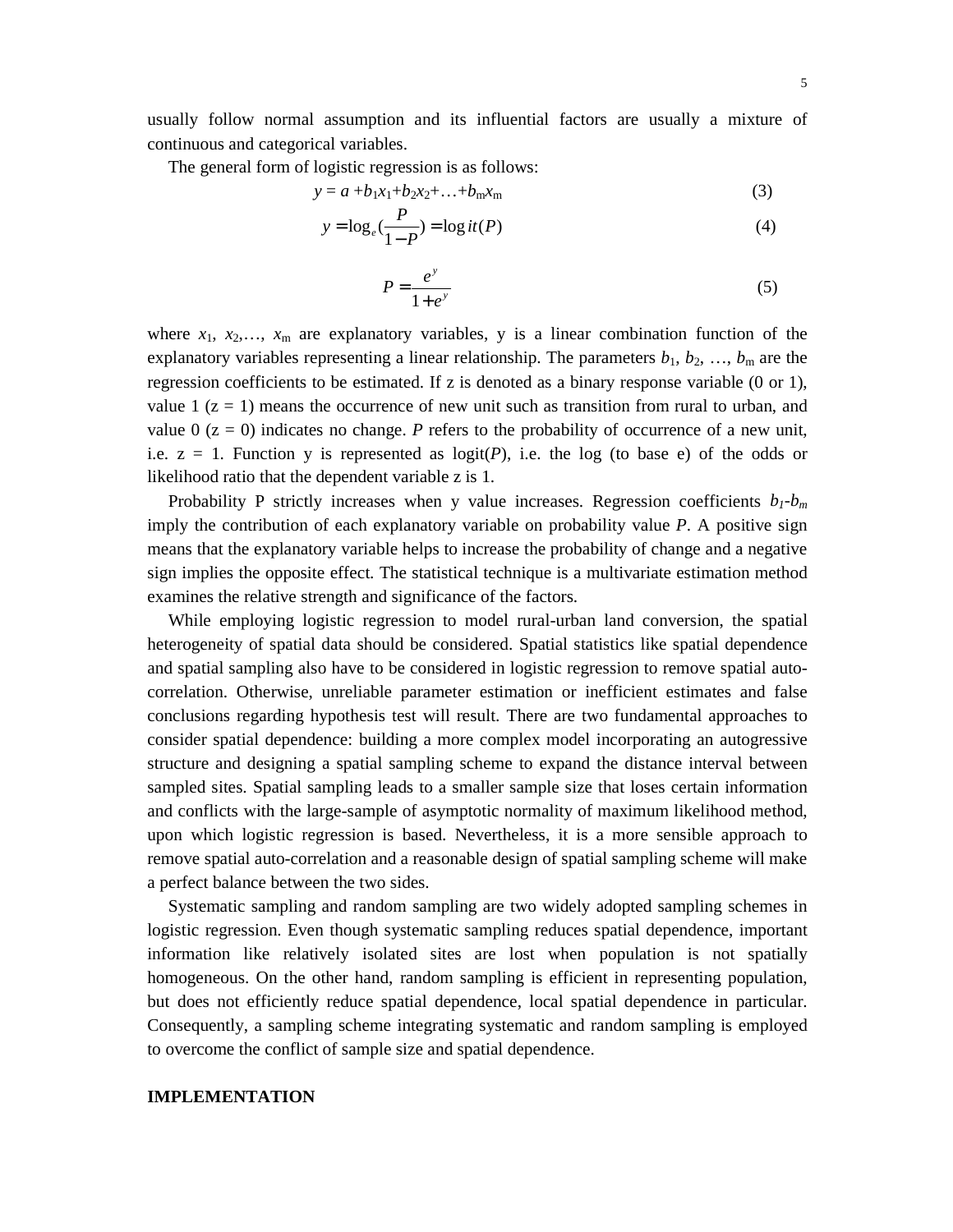## **Study Area**

Delaware State is subdivided into three counties: from north to south, New Castle County, Sussex County and Kent County. New Castle County covers the whole area north of Clayton city (see Figure 1a). It covers about 1,100 square kilometers and may be included in a 20 km x 60 km rectangle.

With more than 60 % of the state population (505,000 out of 796,000 inhabitants in 2001), New Castle County is the urban and manufacturing core of Delaware (Figure 1b). The northern part belongs to the suburban agglomeration of Philadelphia (PA) and consists of densely populated cities such as Wilmington and Newark while the southern part is rather agricultural (Figure 2). A land use study by the University of Delaware showed that both parts tend to become more and more urbanized and this tendency is not expected to decline in the approaching years.

#### **Data Sources**

The data used in this study was obtained from multiple data sources: land use data (including sequential land use data), demographic data, and transportation data. The ruralurban land conversion model is built using 1984-1992 and 1992-1997 land use changes and is then validated over the span of 1984-1997.

Land use data were obtained from the College of Agricultural and Natural Resources at the University of Delaware. They are readily available in ESRI exchange format (.E00). These data were collected through several campaigns of aerial photography for the State of Delaware. They provide snapshots of land use and land cover in 1984, 1992 and 1997. The 1984 land use data was developed by Earthsat Corp. on contract with the Delaware Dept. of Agriculture at resolution consistent with Landsat MSS satellite imagery (79-meter pixel size), using a modified 2-digit Anderson land-use/land cover (LULC) classification scheme, with a 15-acre minimum mapping unit. The original data were in Delaware State Plane Projection, NAD 1927, in feet, based on Clarke 1866 spheroid. The 1992 and 1997 LULC series was developed by Earth Data (formerly PhotoScience) under contract with the State of Delaware. LULC polygons were digitized on 1-meter resolution digital Orthophotos using a different modification of the Anderson LULC classification scheme, with a 4-acre minimum mapping unit. The original data were in Delaware State Plane Projection, NAD 1983, in meters, based on the GRS80 spheroid. All land use files were rasterized at a resolution of 79×79 meter, which is compatible with the lowest resolution of raw data and is expected to be low enough to erase the positional errors reported between 1984 data and 1992/1997 data. Seven different types of land use classification were employed: residential, commercial, industrial, agricultural, forest, water, barren. The first three types are considered to be urban areas, agricultural land use is considered to be rural area that has potential of urbanization, and the last three types are considered to be parcels that are not suitable for development.

The demographic data were obtained from the US Census Bureau's demographic studies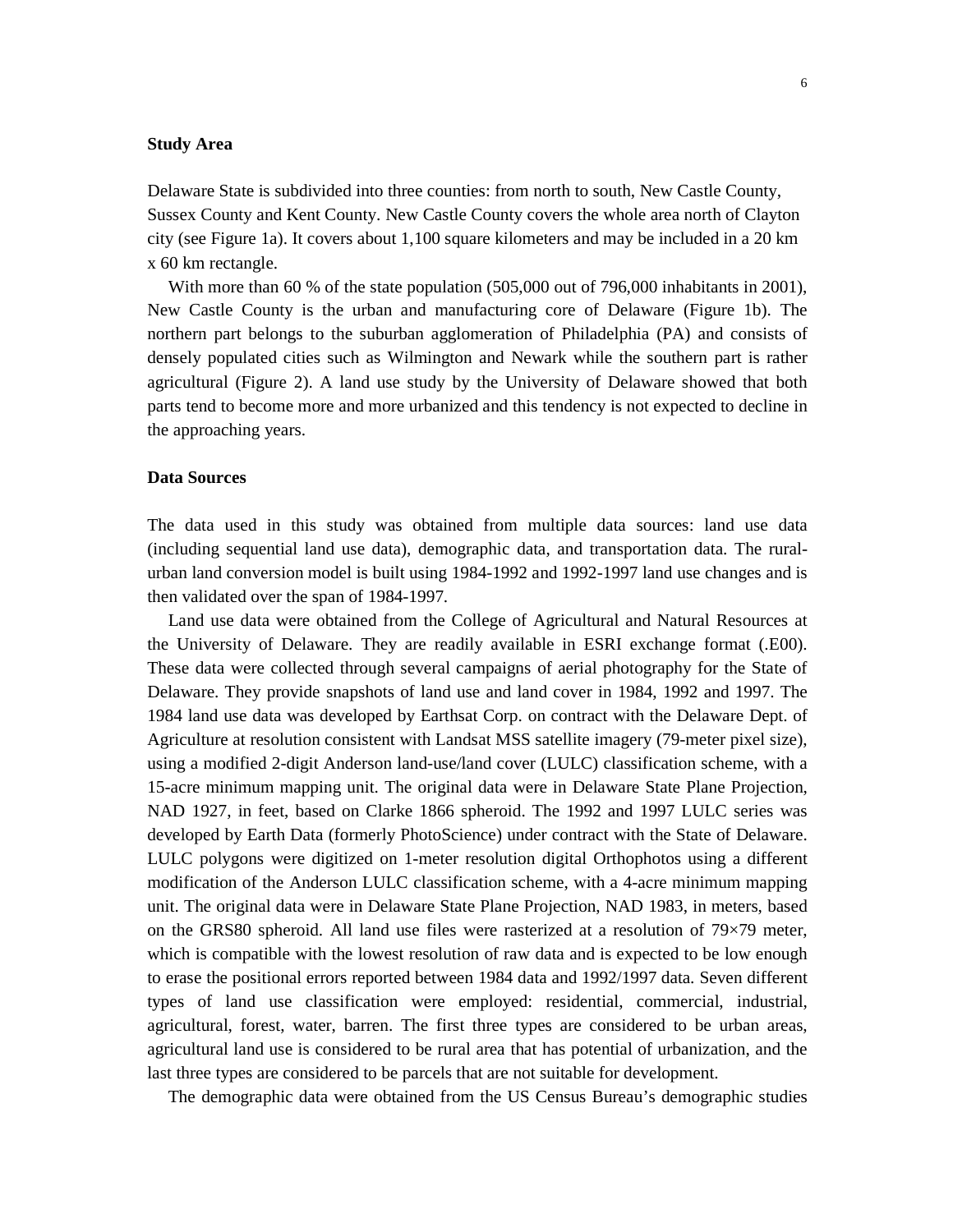in 1990 and in 2000. The corresponding GIS shapefiles of 1990 and 2000 are provided. Unlike land use data, the projection system is GCS\_North\_America\_1983. Therefore, the layer coordinates had to be transformed. Since the population data for 1984, 1992 and 1997 are not available, the can only be obtained by extrapolating the available data. First, the population densities of 1990 and 2000 were calculated and then rasterized. For each raster cell, an exponential growth  $\alpha$ . exp( $\beta$ . year) was assumed and the 1990 and 2000 figures were utilized to derive  $\alpha$  and  $\beta$ . The formula was then employed with an approximate value of the year so that the total number of people living in New Castle County matches the real figures: 408235 in 1984, 455080 in 1992 and 478744 inhabitants in 1997 (source: Delaware Demographic – Population Database). As an indication, the approximate years are 1983.87233 instead of 1984, 1992.46569 instead of 1992 and 1996.675168 instead of 1997. The second figure is larger than the year because New Castle County had a higher immigration rate during this period.

The transportation data were procured from Delaware Department of Transportation (DelDOT). Only the shapefile of 2001 road networks is provided. Since large scale construction of the US transportation network occurred around 1960s, the geographic difference of transportation network between 1984 and 1992 is negligible. Using 2001 road network to serve as 1984 and 1992 road network will definitely reduce the accuracy of ruralurban land conversion model, but the effect is not significant.

#### **GIS-based Predictor Variables**

Seven predictor variables were compiled in ArcInfo 8.3 via the spatial analyst module based on 79m×79m cell size. A summary of these seven predictors is shown in table 1.

Three classes of predictors were employed: (1) site specific characteristics; (2) proximity; and (3) neighborhoods. Since population pressure is a principal force driving global land use change, the site specific characteristic, population density, is considered to be a chief predictor. For the sake of convenience, population density is scaled into ten levels ranging from 0 to 9. Proximity is a prime cause of urban expansion. The proximity variables measure the minimum Euclidean distances to the nearest commercial site, residential area, industrial site and transportation network respectively. The proximity predictors are scaled into ten levels ranging from 0 to 9 too. The availability of usable sites significantly influences urban growth patterns. The agglomeration of developed areas is apparent in urban development. Hence the land transformation model proposed herein consists of those urban cells in neighborhood that reflect the agglomeration effect of urban cells and the proportion of rural cells in the neighborhood which reflects the capacity to be developed into urban space. The type and size of selected neighborhood reflect the distance decaying mechanism of various factors. In this study, a circular neighborhood with a 200m radius is chosen.

Figure 3 depicts land use /cover maps of 1984 and 1992. It can straightforwardly be seen that, in 1984 most of urban land uses (commercial sites, residential sites and industrial sites) were located on the northern part of the region. The southern part of the region is almost rural land use. In 1992, the urban land use in the northern part extended. Most of rural-urban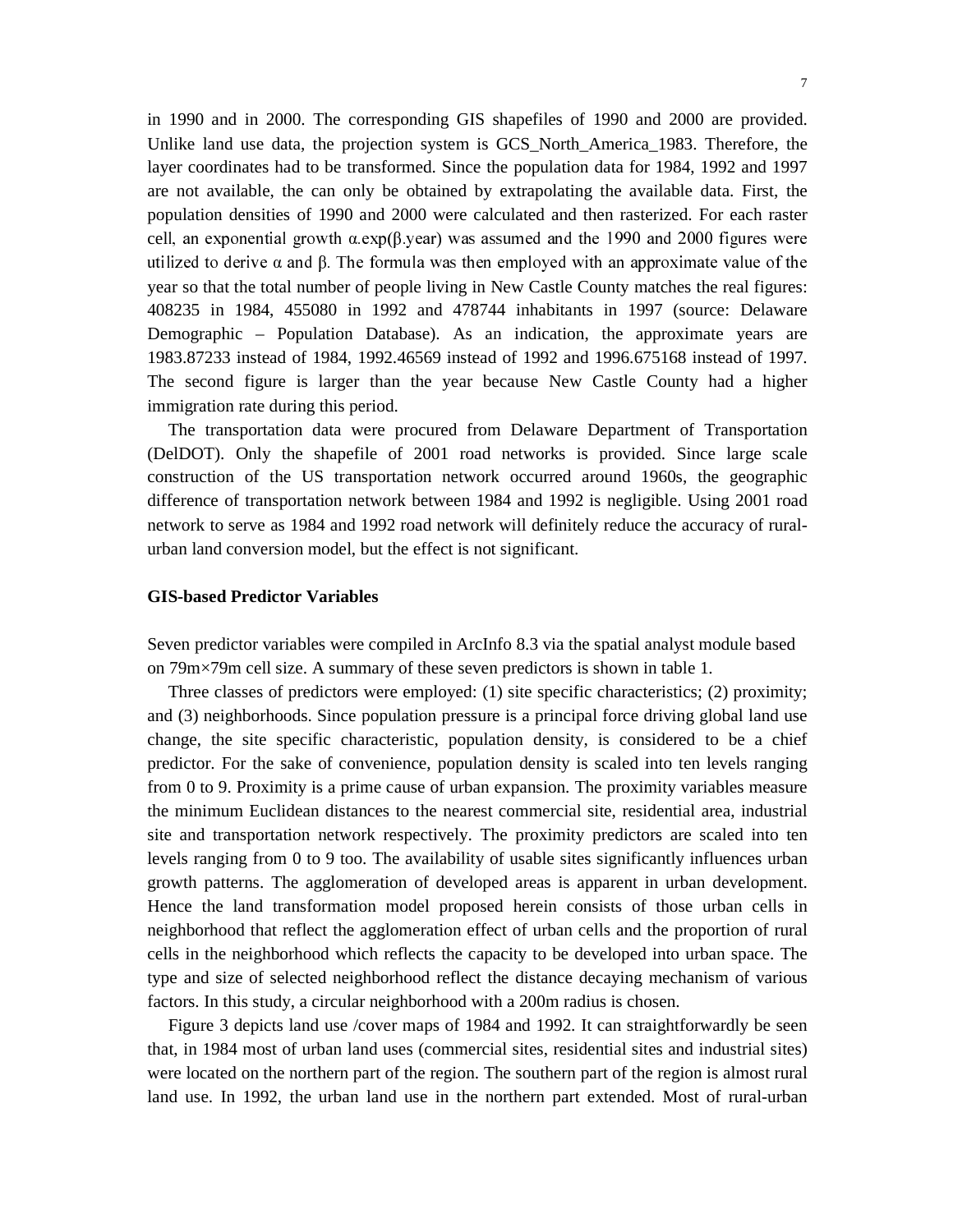conversion happened along the boundary of the original urban land uses. The proximity factors seem to be the main driven forces for these rural-urban conversions. The rural-urban conversion in the middle part is quite different from that in the northern part. Several blocks of new urban land uses were found in 1992 and the conversions are hard to be explained by proximity force. Figure 4 illustrates all the predictors in 1984 and the state of rural-urban land conversion from 1984 to 1992.

## **RESULT AND DISCUSSIONS**

#### **Spatial Logistic Regression Modeling**

Rural-urban land conversion probability was calibrated through a spatial logistic regression. The dependent variable is binary (whether the rural land use developed into urban land use or remains in the current state) and the predictors are the seven factors discussed in the preceding section. First of all, the predictors were prepared in ArcInfo. Then, spatial sampling was implemented to reduce spatial dependence. This study employs a sampling scheme integrating systematic and random sampling. A systematic sampling with a  $20<sup>th</sup>$  order lag (20 pixels interval in east-west and north-south directions) is implemented for the population. After that, another 10% from sample 0 was randomly selected to gain unbiased parameter estimation. Finally, a binary logistic regression was processed using MiniTab.

The rural-urban land conversion models of 1984-1992 and 1992-1997 were analyzed respectively and the regression results presented in table 2. Two models, both significant at 0.000, show some regularity in land use conversion. The logistic regression model was estimated using maximum likelihood algorithm. One efficient way to assess the goodness-offit of logistic regression is to cross tabulate prediction with observation and to calculate the percentage correctly predicted (PCP). The overall percentages of correctness were 80.7% and 74.0% respectively for 1984-1992 and 1992-1997. Hence, the models can be regarded as effective descriptions of the rural-urban land conversions, as only a limited number of explanatory variables are used and land use conversions are usually distributed in a complicated way.

From the results obtained, it was found that the rural-urban land conversion pattern varies with location as well as time. Hence the rural-urban land conversion model for one region obtained in a specific period might not be suited well for the same region in another timeperiod. In general, averaging coefficients of models in different periods should be beneficial to eliminate this effect. As logistic regression is a method of nonlinear modeling, simple averaging coefficients can not model the non-linear relationship between the probability and predictor variables. However, as seen in Figure 5, average operation can be used when trying to obtain coefficient for a whole period from the coefficients for all its sub-periods. Hence, considering the different time span of the two models, a weighted average model for 1984- 1997 span can be obtained as follows:

$$
log it(P) = 0.692 + 0.142Dens \, \_Pop - 0.450Dist \, \_Com - 0.0341Dist \, \_Res
$$

$$
-0.0745Dist \, \_Ind - 1.16Dist \, \_ Road + 1.57Per \, \_Urb - 0.876Per \, \_Agr
$$
 (6)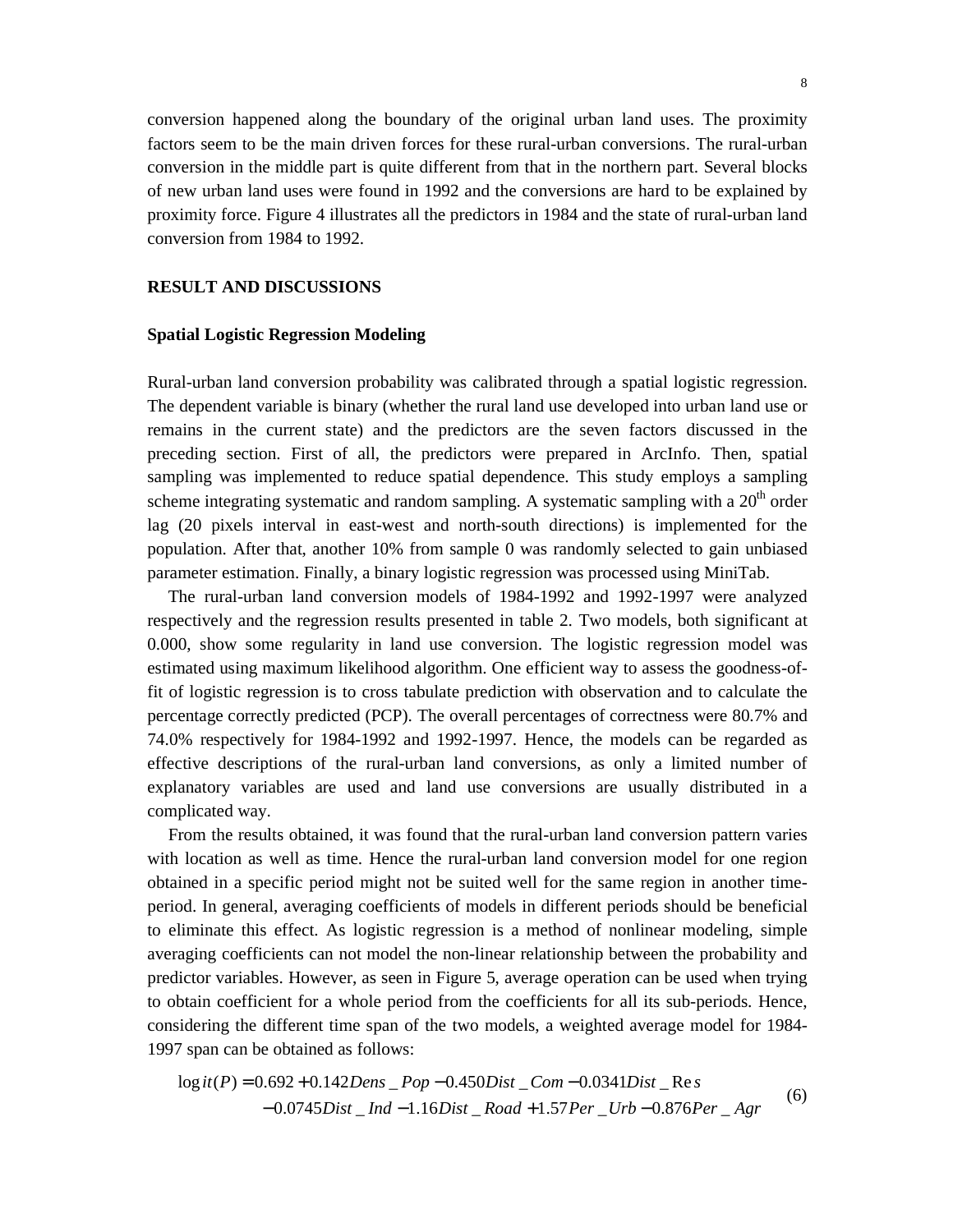## **Model Validation**

The validation process of the model is performed for the span of 1984-1997. The candidate cells and their development status of 1984-1997 were first determined. For each candidate cell, the probability of change was computed with the fitted model. Subsequently, the probability of conversion was compared with a critical probability. If the probability of conversion at a cell was greater than the critical probability, land at that cell was treated as developed, otherwise the land use remained unchanged. The critical probability can be determined in various ways. One widely adopted way is based on population prediction. Assuming the land per capita to remain the same, the rate of rural-urban land conversion can be determined. In this study, a critical probability is selected, which makes the area of urban land use calculated equal to the area of urban land use in practically.

Figure 6 presents a visual comparison of the urban area generated by model prediction with the actual urban area. From Table 3, the accuracy of model can be assessed. Unfortunately, although the overall 76.15% correct prediction is relative high, we can find that the accuracy of correct prediction for developed area is lower (45.33%).

## **CONCLUSION**

This research employed spatial land use, population and road network data to derive a static predicting model of rural-urban land conversions in New Castle County, Delaware. Built from a spatial logistic regression analysis, the model turned out to be successful in partially revealing the land use development pattern. Using GIS and spatial logistic regression, the relationship between 7 predictor variables and urbanization was examined. The model generated enabled the calculation of the conversion likelihood values for each study-area location and hence predict the possible urbanized sites. However, the model is not very efficient, owing to the lack of relevant land use change factors and a too synoptic statistical analysis. Besides, limited knowledge of the background theory and the urban context in New Castle County hindered the formulation of helpful assumptions to enhance model performance. Nonetheless, it was found that a gamut of factors, ranging from spatial parameters to socioeconomic, political or even cultural factors, could influence land use changes. Each case is different and, therefore, requires a thorough understanding of the situation. Consequently, it can be concluded that no single model appears to perform consistently well when applied to different geographical locations.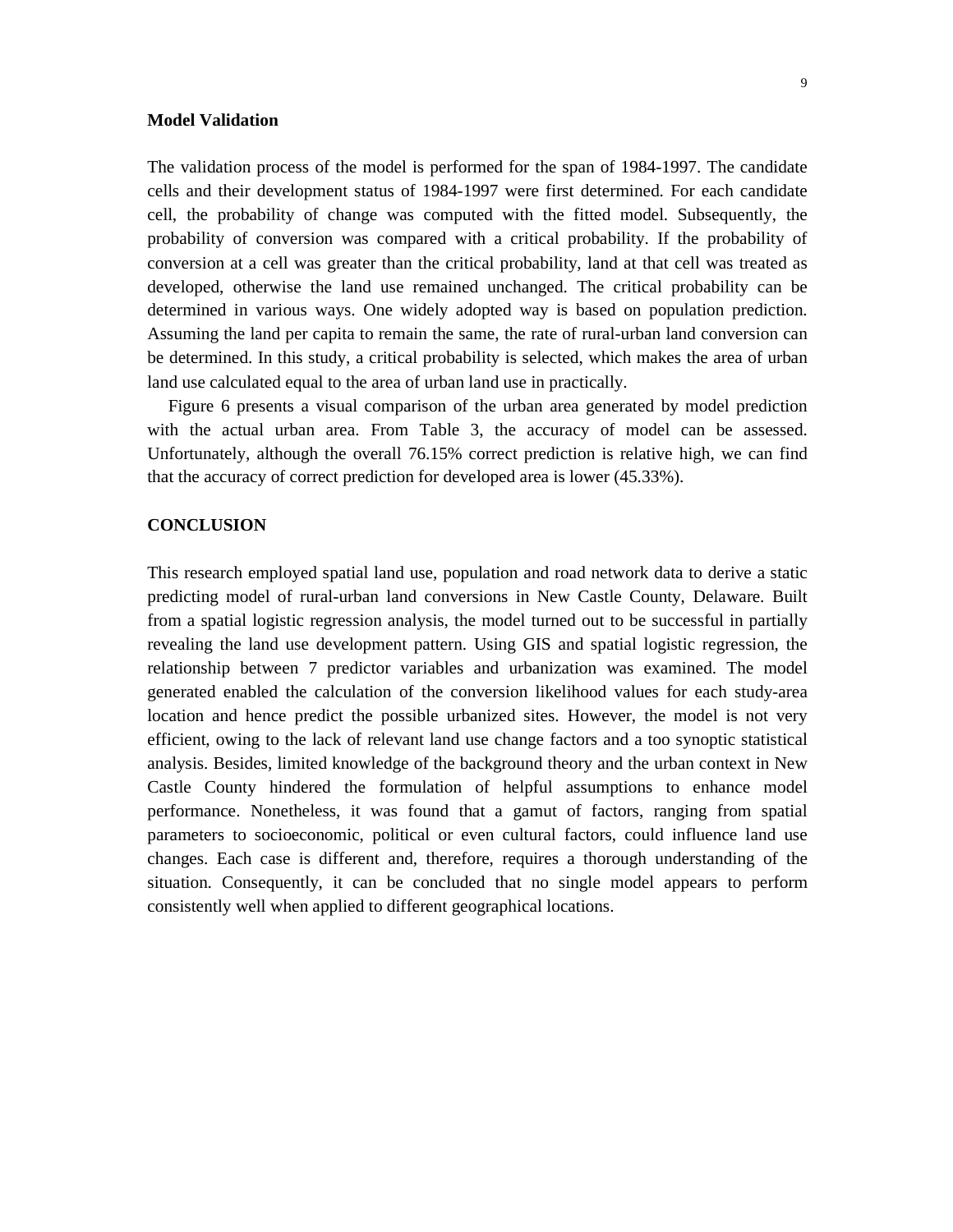## **REFERENCES**

- 1. Pajanowski, B. C., D. G. Brown, B. A. Shellito, and G. A. Manik. Using Neural Networks and GIS to Forecast Land Use Changes: a Land Transformation Model. Computers, Environment and Urban Systems, Vol. 26, 2002, pp. 553-575.
- 2. Balling, R., B. Powell, and M. Saito. Generating Future Land-Use and Transportation Plans for High-Growth Cities Using a Genetic Algorithm. Computer-Aided Civil and Infrastructure Engineering, Vol. 19, 2004, pp. 213-222.
- 3. Wu, F. SimLand: a Prototype to Simulate Land Conversion through the Integrated GIS and CA with AHP-derived Transition Rules. Int. J. Geographical Information Science, Vol. 12(1), 1998, pp. 63-82.
- 4. Wu, F. Calibration of Stochastic Cellular Automata: the Application to Rural-urban Land Conversions. Int. J. Geographical Information Science, Vol. 16(8), 2002, pp. 795-818.
- 5. Konagaya, K., H. Morita, and K. Otsubo. Chinese Land Use Predicted by the GTRmodel, chapter 1 in: Singh, R. B., F. Jefferson, and Y. Himiyama. Land Use and Cover Change. Science Publishers, Inc., Enfield (NH), USA, 2001.
- 6. Batty, M., Y. Xie, and Z. Sun. Modeling Urban Dynamics Through GIS-based Cellular Automata. Computers, Environment and Urban Systems, Vol. 23, 1999, pp. 205-233.
- 7. Batty, M. Urban Modeling: Algorithms, Calibrations, Predictions. Cambridge University Press, Cambridge, UK, 1976.
- 8. Cheng, J., and I. Masser. Urban Growth Modeling: a Case Study of Wuhan City, PR China. Landscape and Urban Planning, vol. 62, 2003, pp. 199-217.
- 9. Landis, J. H., and M. Zhang. Using GIS to Improve Urban Activity and Forecasting Models: Three Examples, chapter five in: Fotheringham, A. S., and M. Wegener. Spatial Models and GIS – New Potential and New Models, Taylor & Francis, London, 2000.
- 10. Verburg, P. H., G. H. J. Koning, K. Kok, A. Veldkamp, and J. Priess. The CLUE Modelling Framework: An Integrated Model for the Analysis of Land Use Change, chapter 2 in: Singh R. B., Jefferson F. and Himiyama Y. (editors) Land Use and Cover Change. Science Publishers, Inc., Enfield (NH), USA, 2001.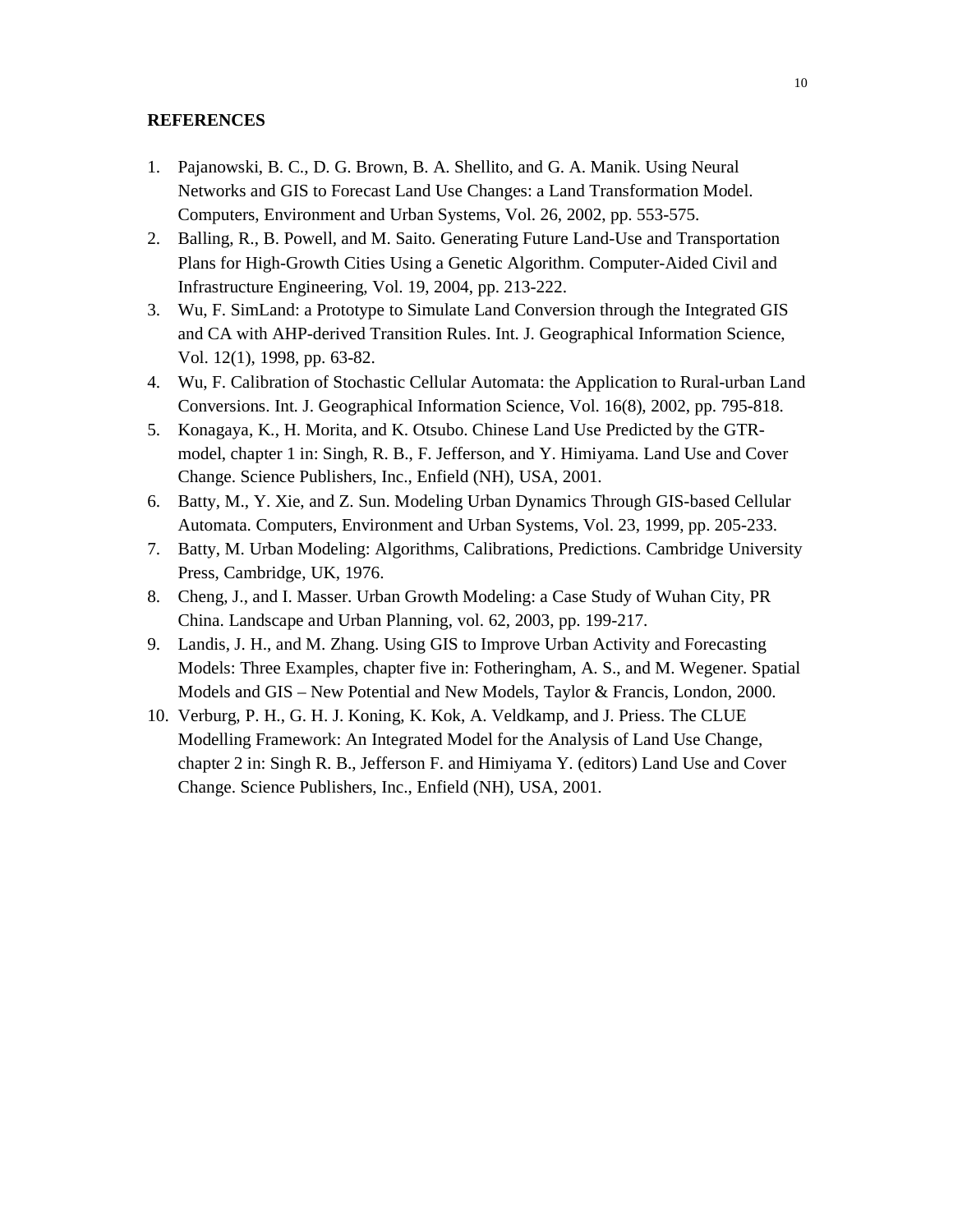# **LIST OF TABLES**

- TABLE 1 Summary of Predictor Variables for the Rural-urban Land Conversion Model
- TABLE 2 Spatial Logistic Regression Results of Land Conversion Models of 1984-1992 and 1992-1997
- TABLE 3 Result of Prediction Compared with Observed Land Conversion in Number of Cells

# **LIST OF FIGURES**

FIGURE 1 New Castle County Situation. FIGURE 2 Simplified Land Use Classification of New Castle County, 1997. FIGURE 3 Land Use / Cover Maps of 1984 and 1992. FIGURE 4 Spatial Distributions of Predictors in 1984. FIGURE 5 Probability of Rural-urban Land Conversion versus Time. FIGURE 6 Rural-urban Land Conversion of 1984-1997.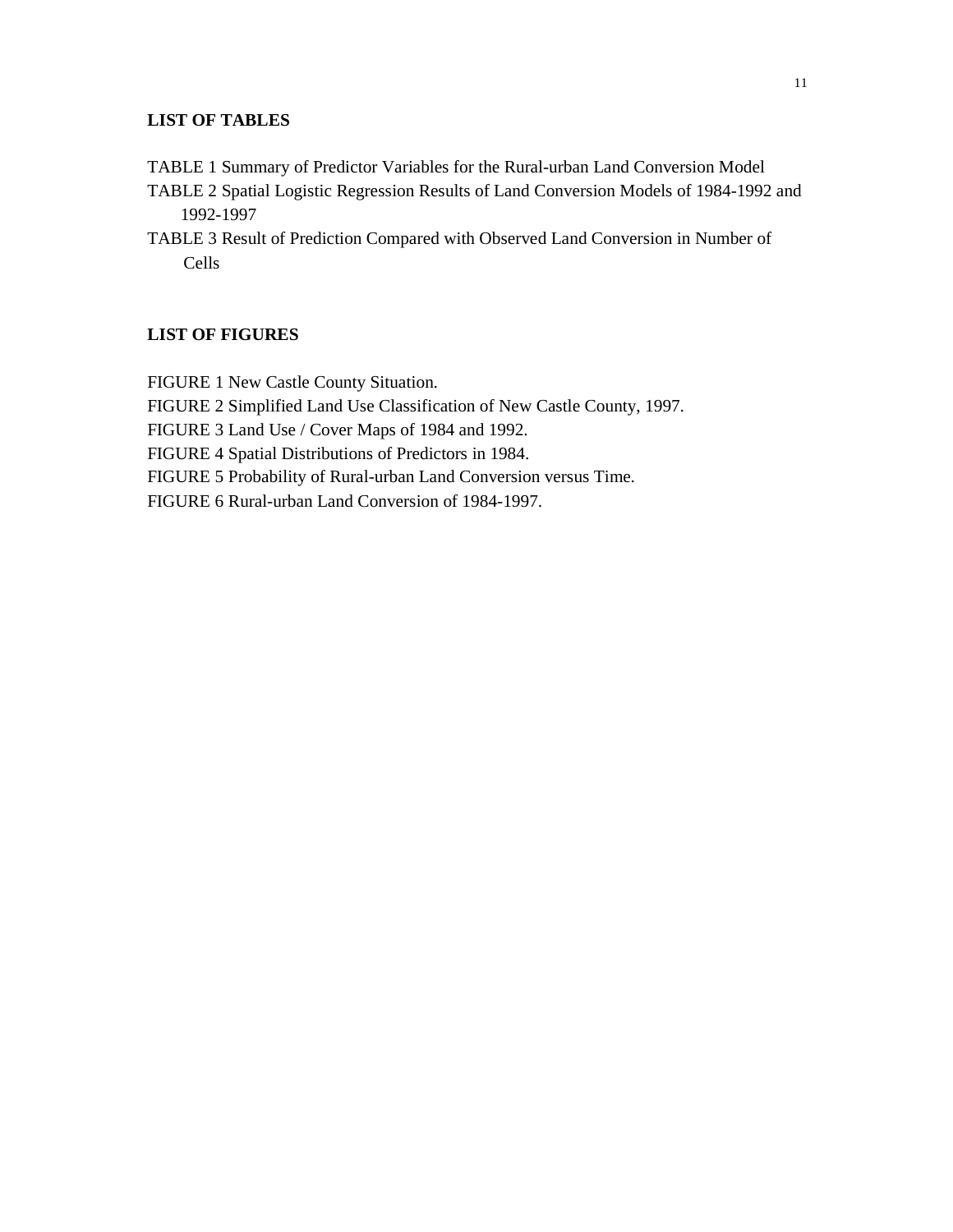**TABLE 1 Summary of Predictor Variables for the Rural-urban Land Conversion Model**

| Variable name | Description                                                          |
|---------------|----------------------------------------------------------------------|
| Dens_Pop      | Population density of the cell                                       |
| Dist Com      | Distance from the cell to the nearest commercial site                |
| Dist Res      | Distance from the cell to the nearest residential area               |
| Dist_Ind      | Distance from the cell to the nearest industrial site                |
| Dist Road     | Distance from the cell to the nearest road                           |
| Per Urb       | Percentage of urban land use in the surround area within 200m radius |
| $Per_Agr$     | Percentage of rural land use in the surround area within 200m radius |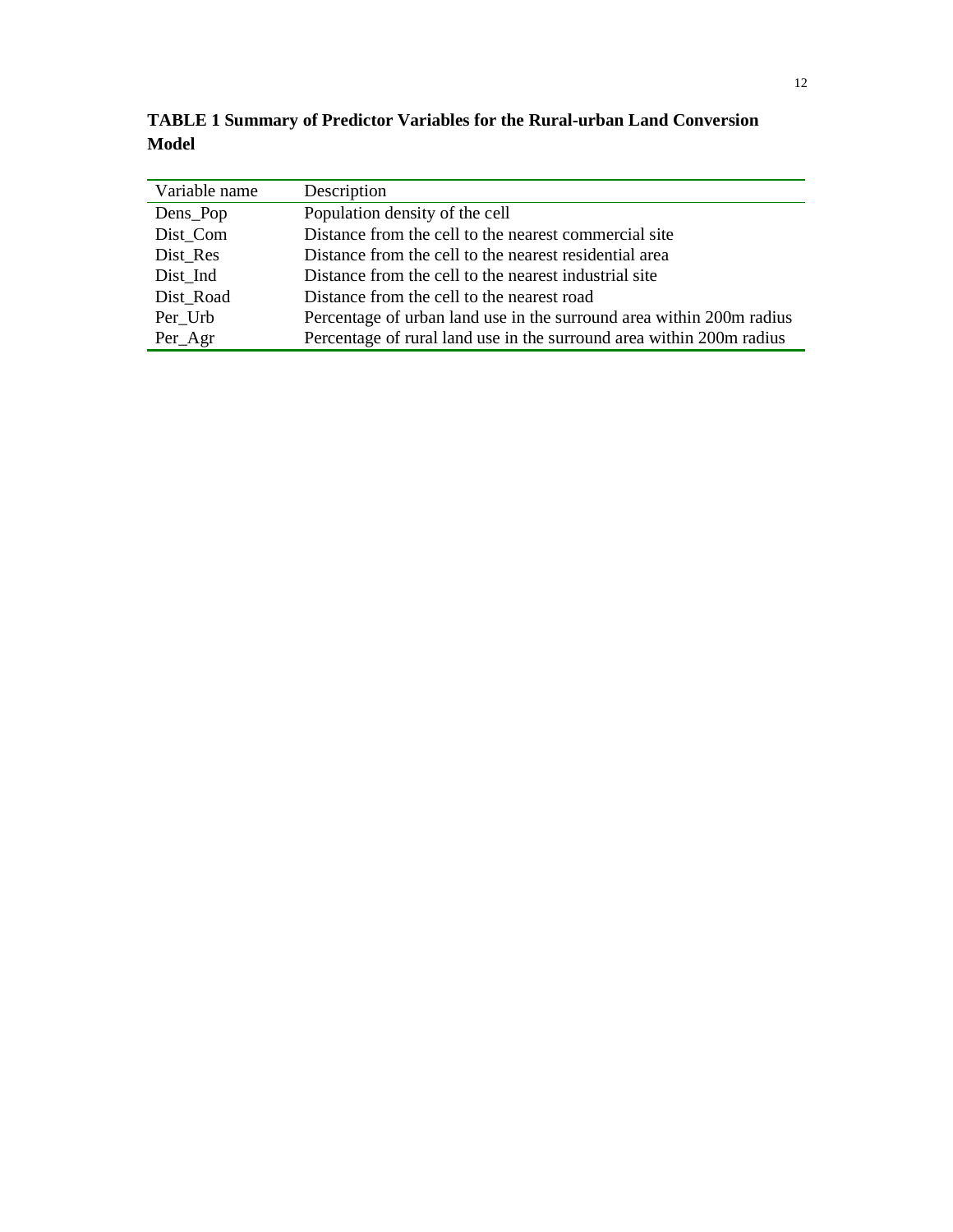| Variable   | Model 1984-1992 |           | Model 1992-1997 |           |
|------------|-----------------|-----------|-----------------|-----------|
|            | Coefficient     | S.E.      | Coefficient     | S.E.      |
| Dens_Pop   | 0.198009        | 0.0253911 | 0.0519333       | 0.0658720 |
| Dist Com   | $-0.523650$     | 0.0461869 | $-0.332328$     | 0.0568280 |
| Dist Res   | $-0.0903675$    | 0.0290959 | 0.0559803       | 0.0396110 |
| Dist Ind   | $-0.0135951$    | 0.0161105 | $-0.172049$     | 0.0475877 |
| Dist Road  | $-0.902539$     | 0.0437388 | $-1.57291$      | 0.136609  |
| Per Urb    | 2.56829         | 0.217187  | $-0.0276175$    | 0.354979  |
| Per_Agr    | $-0.987741$     | 0.138154  | $-0.697336$     | 0.245149  |
| Constant   | 1.23354         | 0.143374  | $-0.174733$     | 0.267135  |
| G.K. Gamma | 0.62            |           | 0.50            |           |
| <b>PCP</b> | 80.7%           |           | 74.0%           |           |

**TABLE 2 Spatial Logistic Regression Results of Land Conversion Models of 1984-1992 and 1992-1997**

Note: S.E.: standard error.

G.K. Gamma: Goodman-Kruskal Gamma

PCP: percentage correctly predicted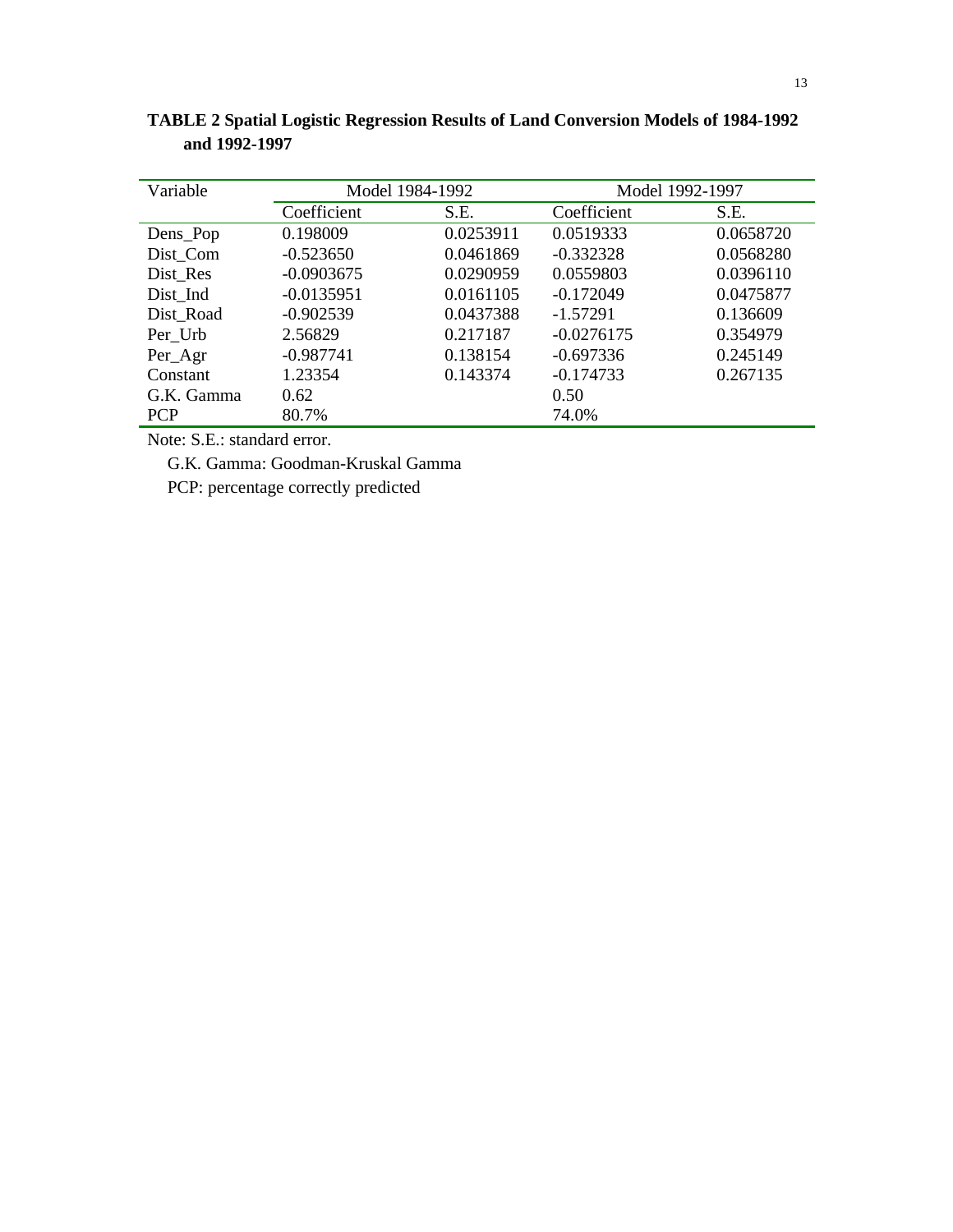# **TABLE 3 Result of Prediction Compared with Observed Land Conversion in Number of Cells**

| Observed      | Predicted |               | % correct |
|---------------|-----------|---------------|-----------|
|               | Developed | Not developed |           |
| Developed     | 6704      | 8085          | 45.33     |
| Not developed | 8086      | 44942         | 84.75     |
| Overall       | 14790     | 53027         | 76.15     |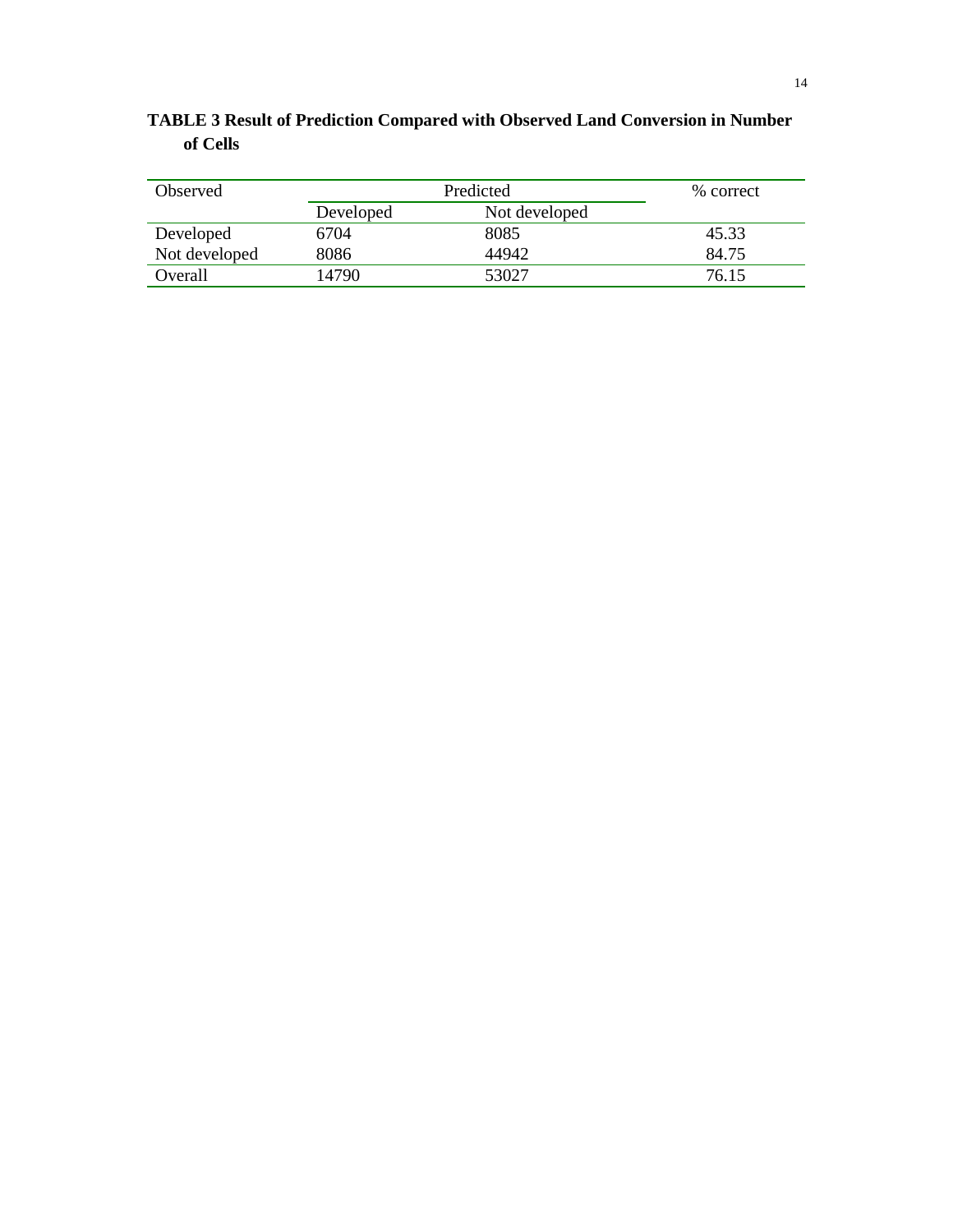

(a) Map of Delaware



(b) Land Use in New Castle County Compared to Delaware State in 1997

# **FIGURE 1 New Castle County Situation.**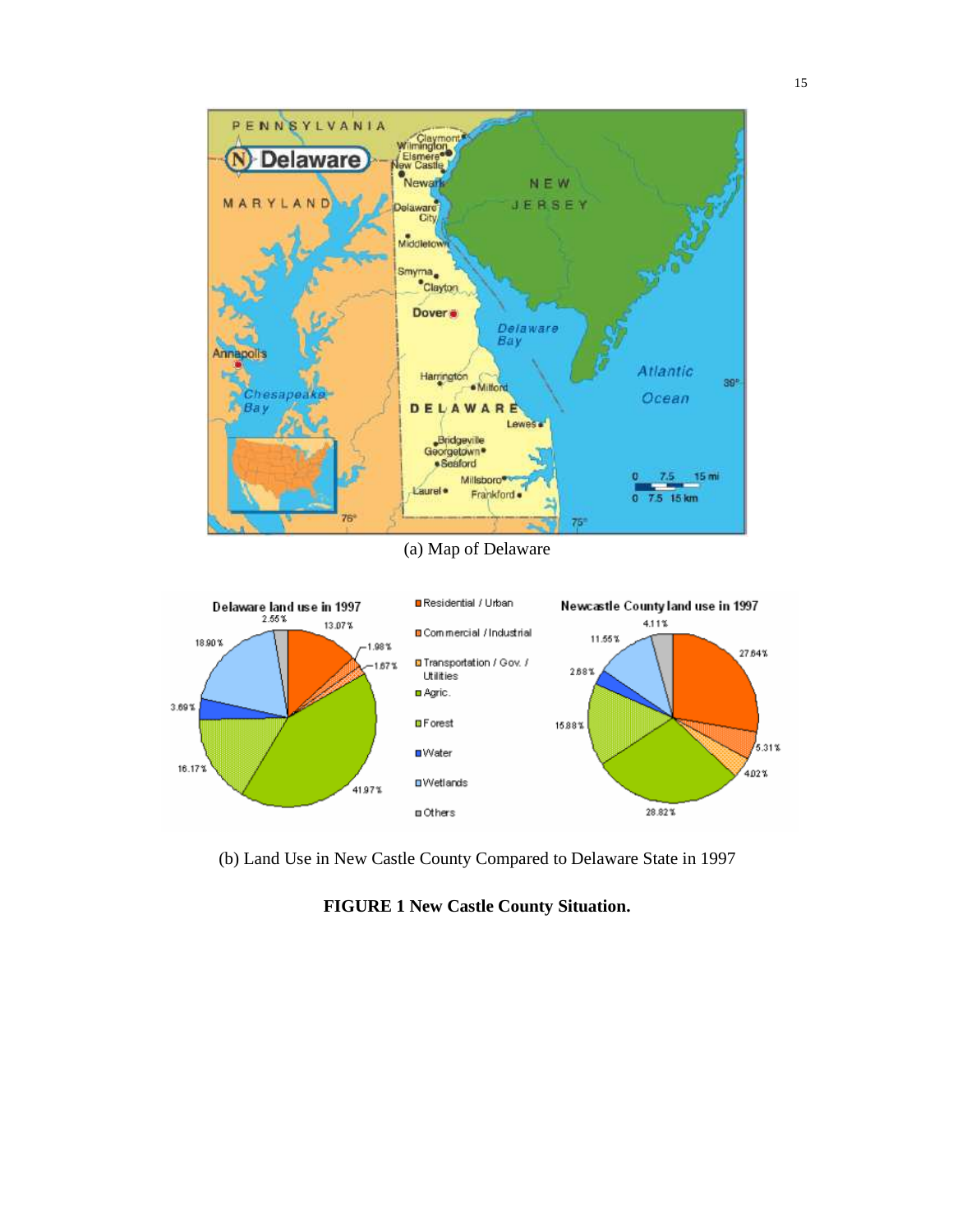

**FIGURE 2 Simplified Land Use Classification of New Castle County, 1997.**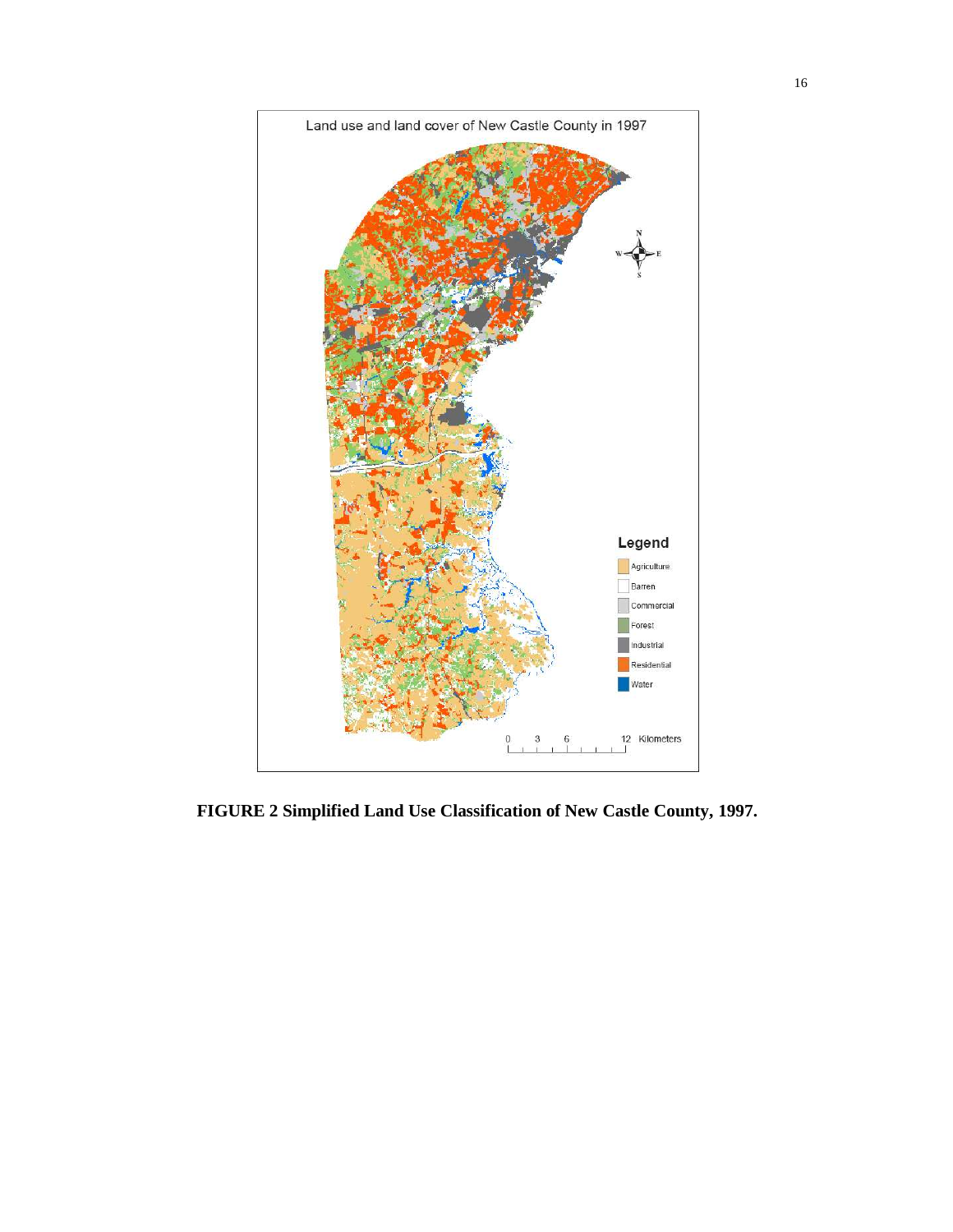

Land use and land cover of New Castle County in 1984 Land use and land cover of New Castle County in 1992

**FIGURE 3 Land Use / Cover Maps of 1984 and 1992.**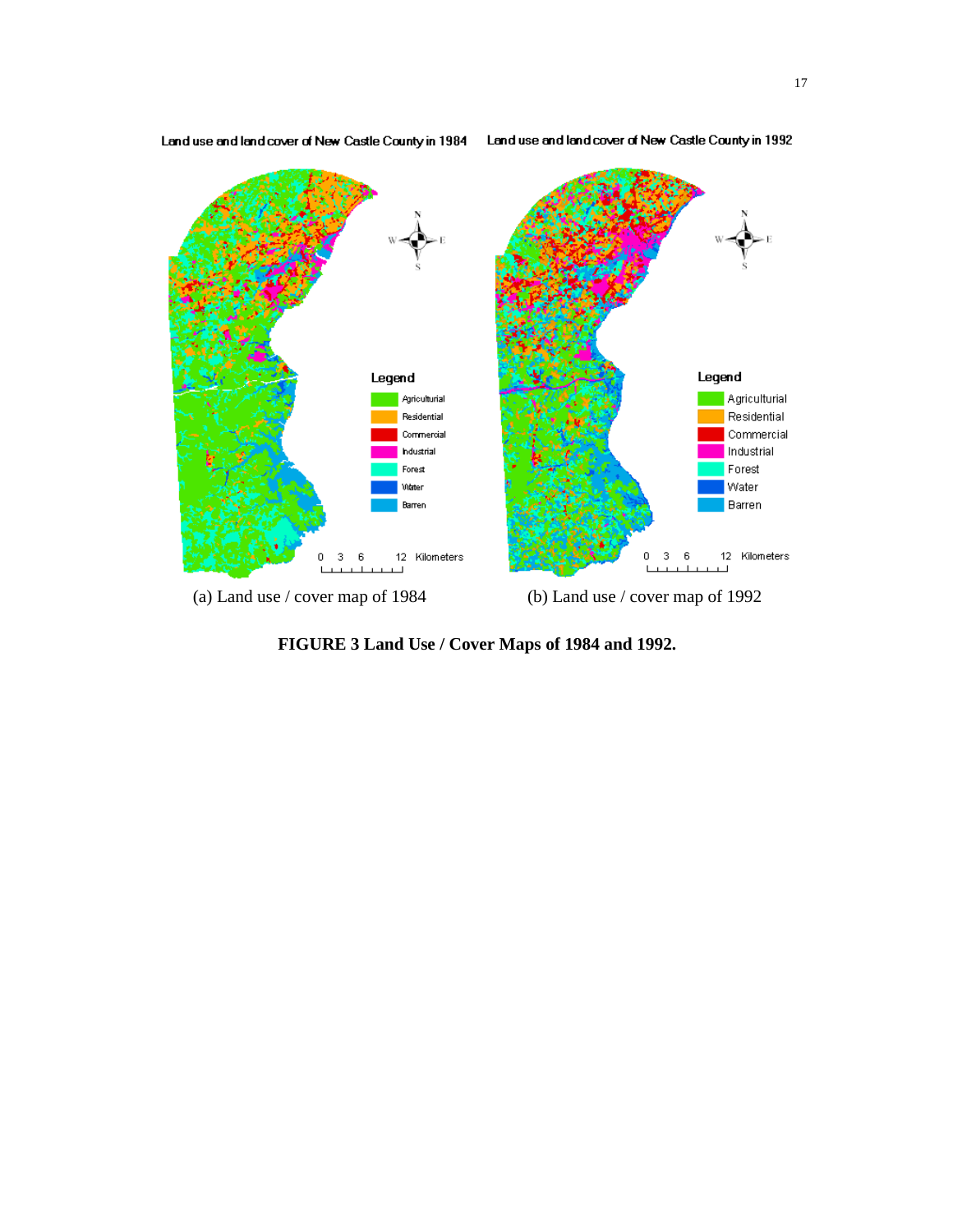

**FIGURE 4 Spatial Distributions of Predictors in 1984.**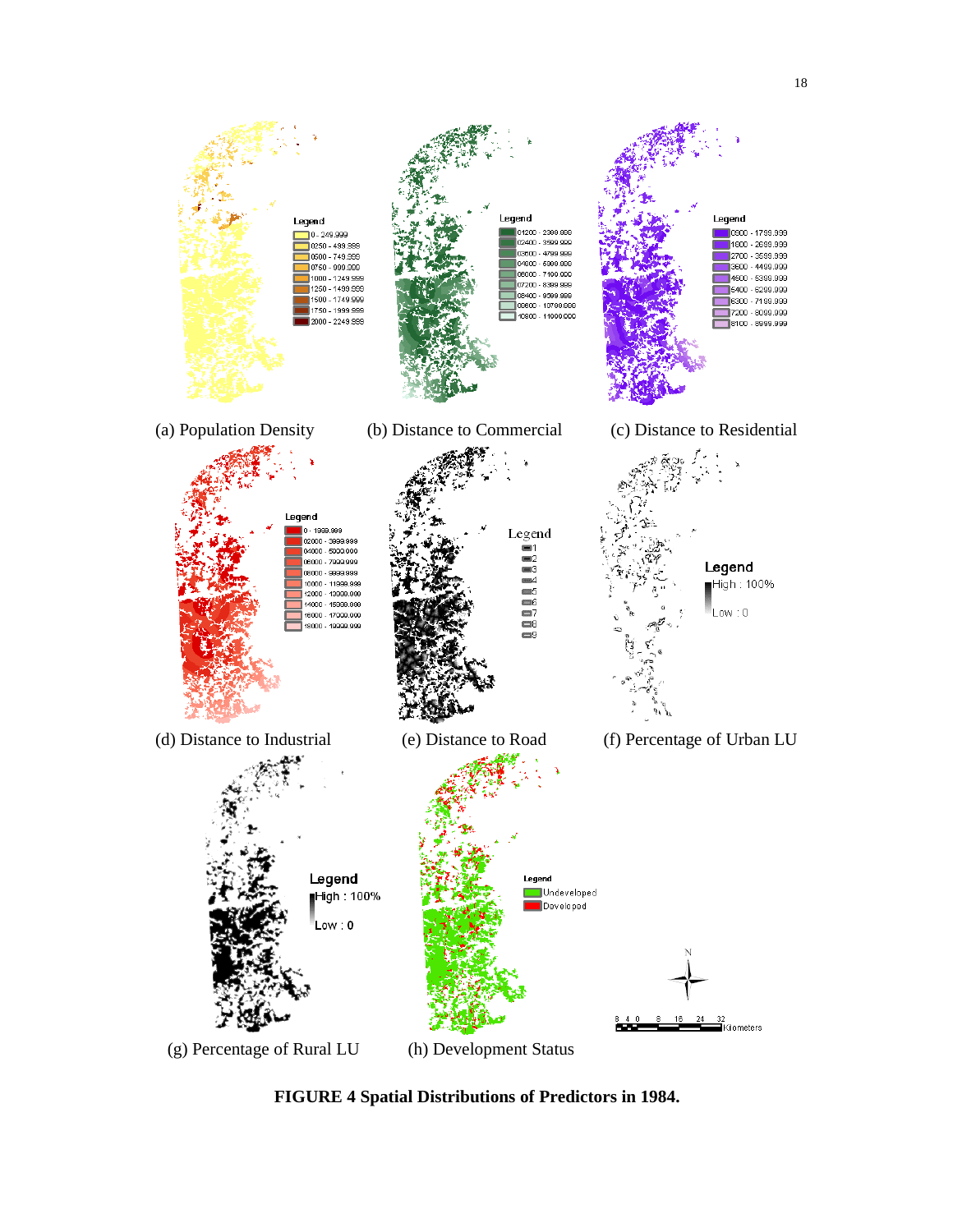

**FIGURE 5 Probability of Rural-urban Land Conversion versus Time.**